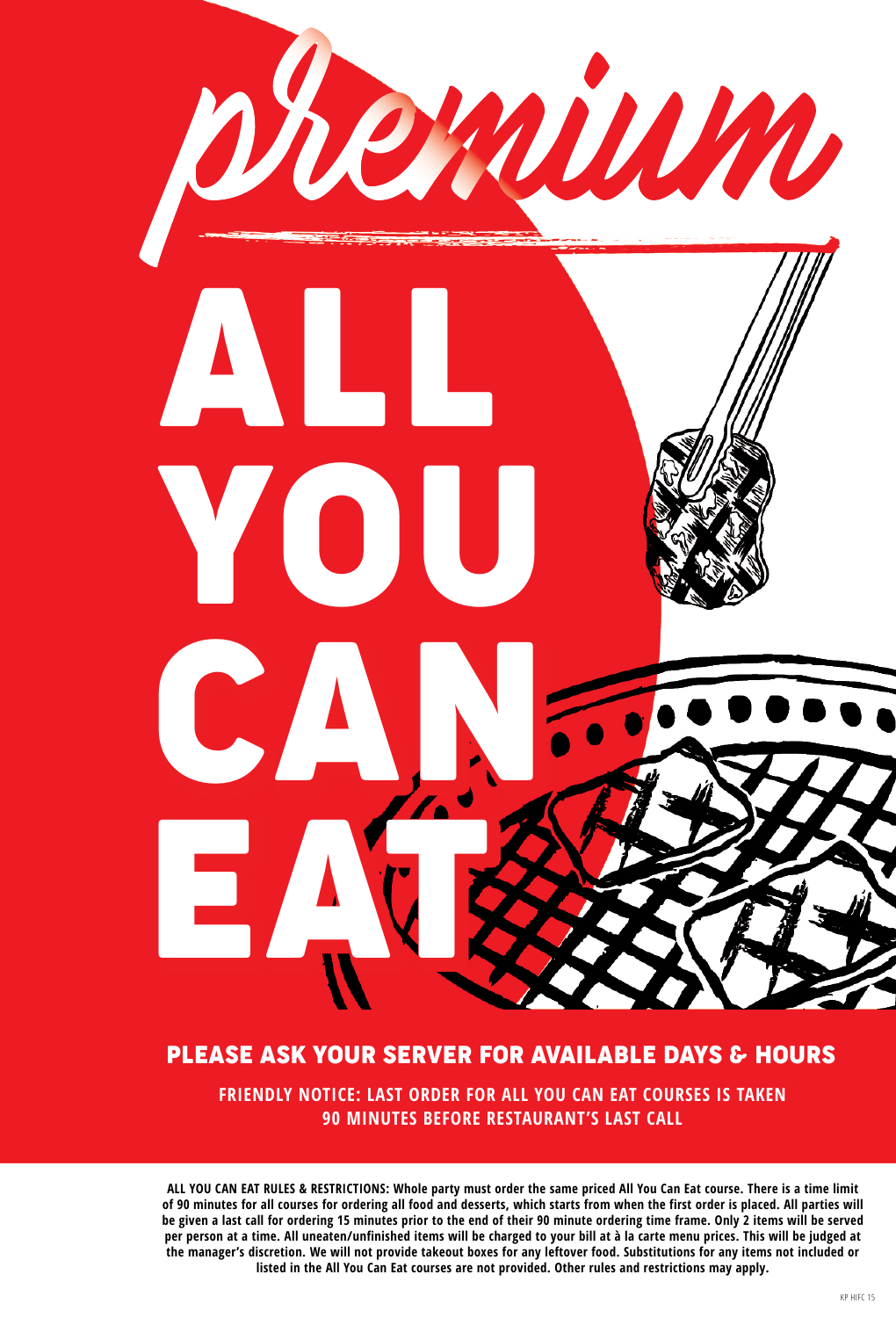

stein Albert





# SMALL PLATES SIDES

- • **Cheese Corn Butter** *280 Cal*
- • **Wakame Seaweed Salad** *120 Cal*
- • **Crispy Seaweed** *50 Cal*
- • **Edamame** *200 Cal*
- • **Fried Pork Gyoza Dumplings** *480 Cal*







- • **Miso Soup** *35 Cal*
- • **Seaweed Soup** *30 Cal*
- **White Rice** 340 Cal
- • **Umami Scallion Rice** *370 Cal*
- • **Half Gyu-Kaku Salad** *160 Cal*



#### BEEF

• **Liver\* Shio** *190 Cal*

- • **Toro Beef\* Sweet Soy Tare** *260 Cal* • **Yaki-Shabu Beef\* Miso** *205 Cal*
- • **Umakara Yaki Beef\*** *230 Cal*
- • **Rosu\* Sweet Soy Tare** *220 Cal*



• **Garlic Shio Cabbage** *60 Cal* • **Shio Negi Cold Tofu** *170 Cal*

#### PORK

- • **Buta Yaki\* Shio** *190 Cal*
- • **Pork Belly\* Shio** *570 Cal*
- • **Spicy Pork\*** *280 Cal*
- • **Umakara Pork\*** *180 Cal*



#### POULTRY

- • **Chicken Thigh\* Basil** *280 Cal*
- • **Chicken Thigh\* Teriyaki** *155 Cal*
- • **Garlic Shoyu Chicken Thigh\*** *130 Cal*



SEAFOOD

- • **Shrimp Garlic\*** *200 Cal*
- • **Spicy Shrimp\*** *220 Cal*



#### VEGETABLES

- • **Shishito Peppers** *190 Cal*
- • **Spinach Garlic** *240 Cal*
- • **Garlic Mushroom** *290 Cal*
- • **Zucchini** *25 Cal*
- • **Broccoli** *110 Cal*



# DESSERTS

- • **Ice Cream Vanilla / Green Tea** *220 Cal*
- • **S'mores** *220 Cal*



\*These items may be served raw or undercooked, or contain raw or undercooked ingredients. Consuming raw or undercooked meats, poultry, seafood, shellfish or eggs may increase your risk of foodborne illness. 2000 calories a day is used for general nutrition advice, but calorie needs vary. Additional nutritional information available upon request.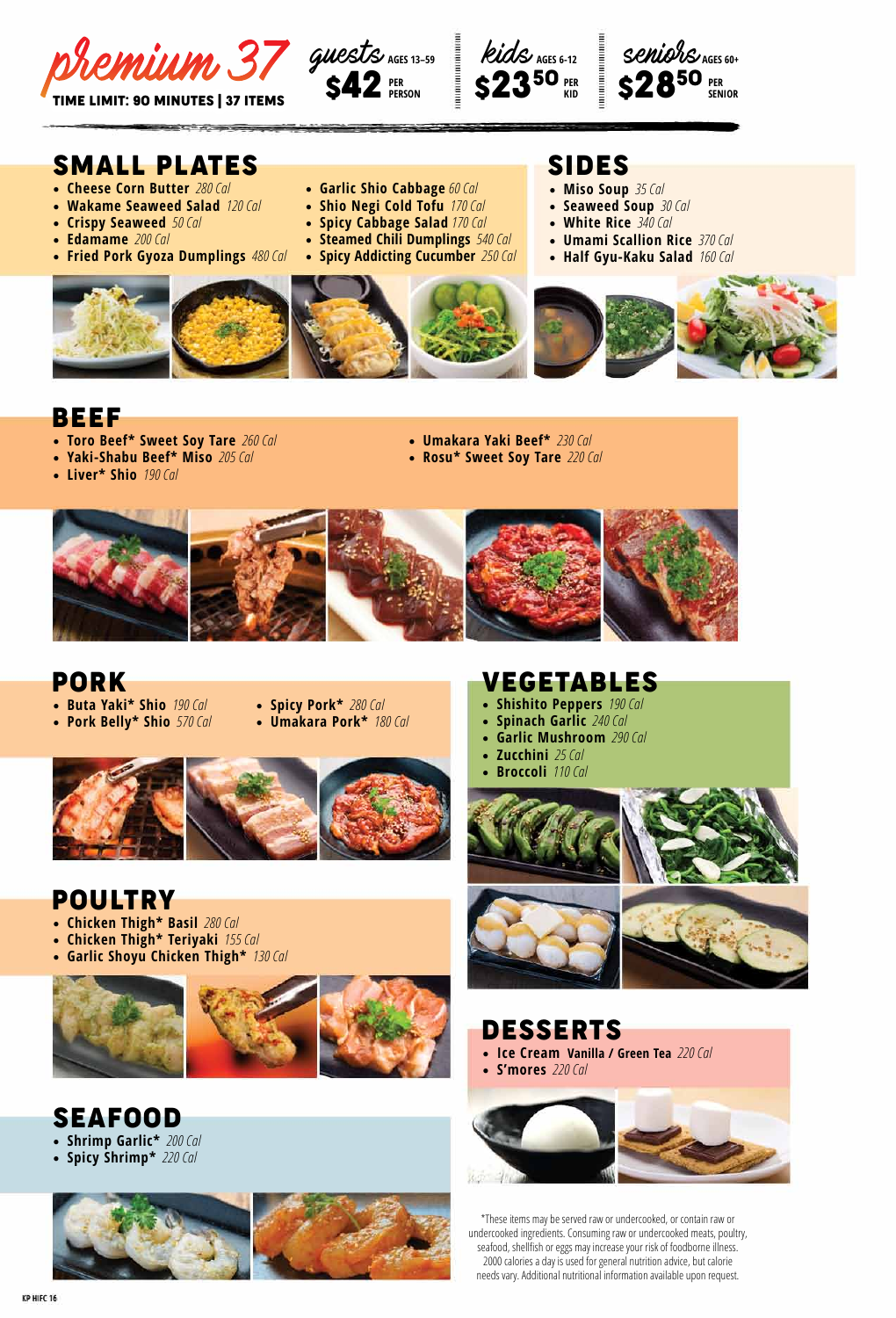





## SMALL PLATES

- • **Cheese Corn Butter** *280 Cal*
- • **Wakame Seaweed Salad** *120 Cal*
- • **Crispy Seaweed** *50 Cal*
- • **Edamame** *200 Cal*
- • **Fried Pork Gyoza Dumplings** *480 Cal* • **Spicy Addicting Cucumber** *250 Cal*
- • **Garlic Shio Cabbage** *60 Cal*
- • **Shio Negi Cold Tofu** *170 Cal*
- • **Spicy Cabbage Salad** *170 Cal*
- • **Steamed Chili Dumplings** *540 Cal*
	-
- • **Fried Bacon Chips** *610 Cal*
- • **Fried Mozzarella Wontons** *470 Cal*
- • **Napa Kimchi** *40 Cal*
- • **Japanese Chicken Karaage** *390 Cal*
- • **Gyu-Sushi 2 pcs** *165 Cal*



### SIDES

- • **Miso Soup** *35 Cal*
- • **Seaweed Soup** *30 Cal*
- • **Egg Soup** *80 Cal*
- **White Rice** 340 Cal
- • **Umami Scallion Rice** *370 Cal*
- • **Garlic Fried Rice\*** *630 Cal*
- • **Beef Sukiyaki Bibimbap** *710 Cal*
- • **Beyond Bibimbap** *630 Cal*
- • **Garlic Noodles w/ Beef** *760 Cal*
- • **Half Gyu-Kaku Salad** *160 Cal*



#### BEEF

- • **Toro Beef\* Sweet Soy Tare** *260 Cal*
- • **Yaki-Shabu Beef\* Miso** *205 Cal*
- • **Liver\* Shio** *190 Cal*
- • **Umakara Yaki Beef\*** *230 Cal*
- • **Rosu\* Sweet Soy Tare** *220 Cal*
- • **Bistro Hanger Steak\* Miso** *205 Cal*
- • **Kobe Style Nakaochi\* Sweet Soy Tare** *300 Cal*
- • **Harami Skirt Steak\* Miso** *280 Cal* LIMIT ONE PER GUEST!
- • **Filet Mignon\* Salt & Pepper** *250 Cal*
- • **Beef Tongue\*** *190 Cal* LIMIT ONE PER GUEST!
- • **Kalbi Chuck Rib\* Sweet Soy Tare** *270 Cal*



#### PORK

- • **Buta Yaki\* Shio** *190 Cal*
- • **Pork Belly\* Shio** *570 Cal*
- • **Spicy Pork\*** *280 Cal*
- • **Umakara Pork\*** *180 Cal*
- • **Pork Toro\* Shio** *730 Cal*
- • **Japanese Pork Sausages\*** *320 Cal*



- 
- • **Chicken Thigh\* Teriyaki** *155 Cal*
- • **Garlic Shoyu Chicken Thigh\*** *130 Cal*
- • **Duck Breast\* Shio** *180 Cal*

# POULTRY SEAFOOD • **Chicken Thigh\* Basil** *280 Cal*

- • **Shrimp Garlic\*** *200 Cal*
	- • **Spicy Shrimp\*** *220 Cal*
	- • **Miso Butter Salmon\*** *250 Cal*



# VEGETABLES

- • **Shishito Peppers** *190 Cal*
- • **Spinach Garlic** *240 Cal*
- • **Garlic Mushroom** *290 Cal*
- • **Zucchini** *25 Cal* • **Broccoli** *110 Cal*
- • **Broccoli w/ Cheese** *310 Cal*
- • **Assorted Vegetables** *130 Cal*
- 

#### DESSERTS

- • **Ice Cream Vanilla / Green Tea** *220 Cal*
- • **S'mores** *220 Cal*
- • **Taiyaki w/ Ice Cream** *440 Cal*